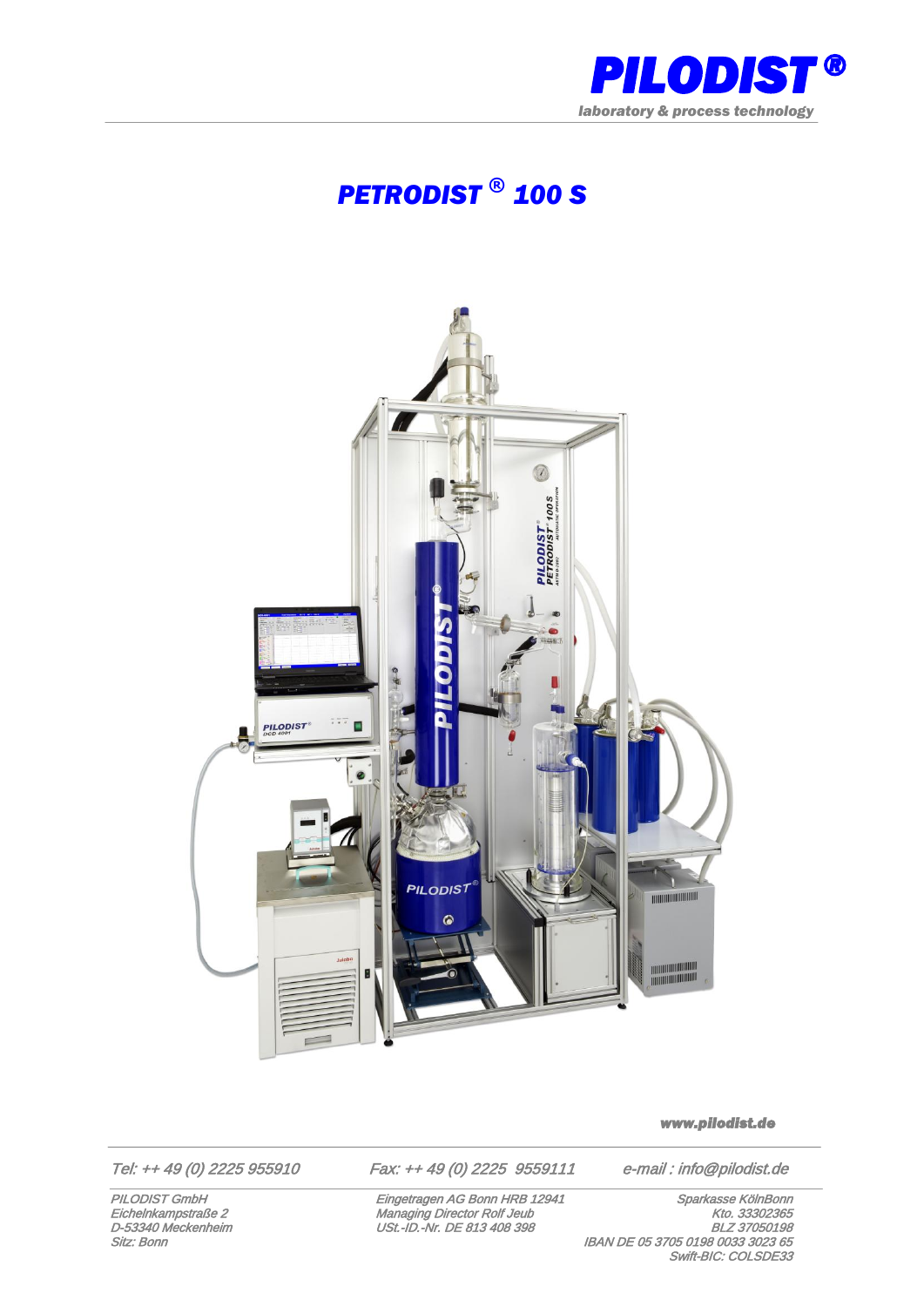

## **PETRODIST ® 100 S**

Crude oil distillation system for semi-automatic operation according to ASTM D-2892.

The system is designed for automatic operation of the different distillation stages at different pressure levels per ASTM, which are:

- Debutanization
- 1. run at athmospheric pressure
- 2. run at vacuum 100 Torr
- 3. run at vacuum 10 Torr
- 4. run at vacuum 2 Torr

Each one of the different distillation runs are performed automatically without any intervention from the operator. After each of the above mentioned runs, the receivers of the fraction collector have to be replaced by empty ones, the new parameters have to be entered to the laptop and the system has to be restarted.

The fraction changes resp. the receiver changes are automatically carried out according to pre-selected boiling temperature or when the receivers are filled up to avoid overfilling.

The vacuum-tight fraction collector contains 9 receivers. The receiver volume is related to the flask size. There are 9 receivers for every distillation stage, thus max. 36 fractions can be obtained with the usual 4 distillation stages.

The installation requires water, nitrogen, compressed air and electricity.

## **Technical Data:**

| Flask Size:                           | 2, 4, 6, 10, 20, 50 L                      |
|---------------------------------------|--------------------------------------------|
| Flask Charge:                         | 1/3 up to 2/3 of flask volume              |
| <b>Operation Temperature:</b>         | Up to $350^{\circ}$ C (660° F)             |
| <b>Operation Pressure:</b>            | Vacuum down to 1 Torr                      |
| <b>Operation Range:</b>               | Up to 400° C AET (750° F)                  |
| <b>Total Wattage</b><br>÷             | 4500 W (without options)                   |
| Max. Ambient Temperature:             | $25^{\circ}$ C                             |
| Mains Supply:                         | 3 x 208 -250 V, 50 Hz (60 Hz upon request) |
| Dimensions ( $w \times h \times d$ ): | $1.43 \times 3.50 \times 0.80$ m           |

*www.pilodist.de* 

Tel: ++ 49 (0) 2225 955910 Fax: ++ 49 (0) 2225 9559111 e-mail : info@pilodist.de